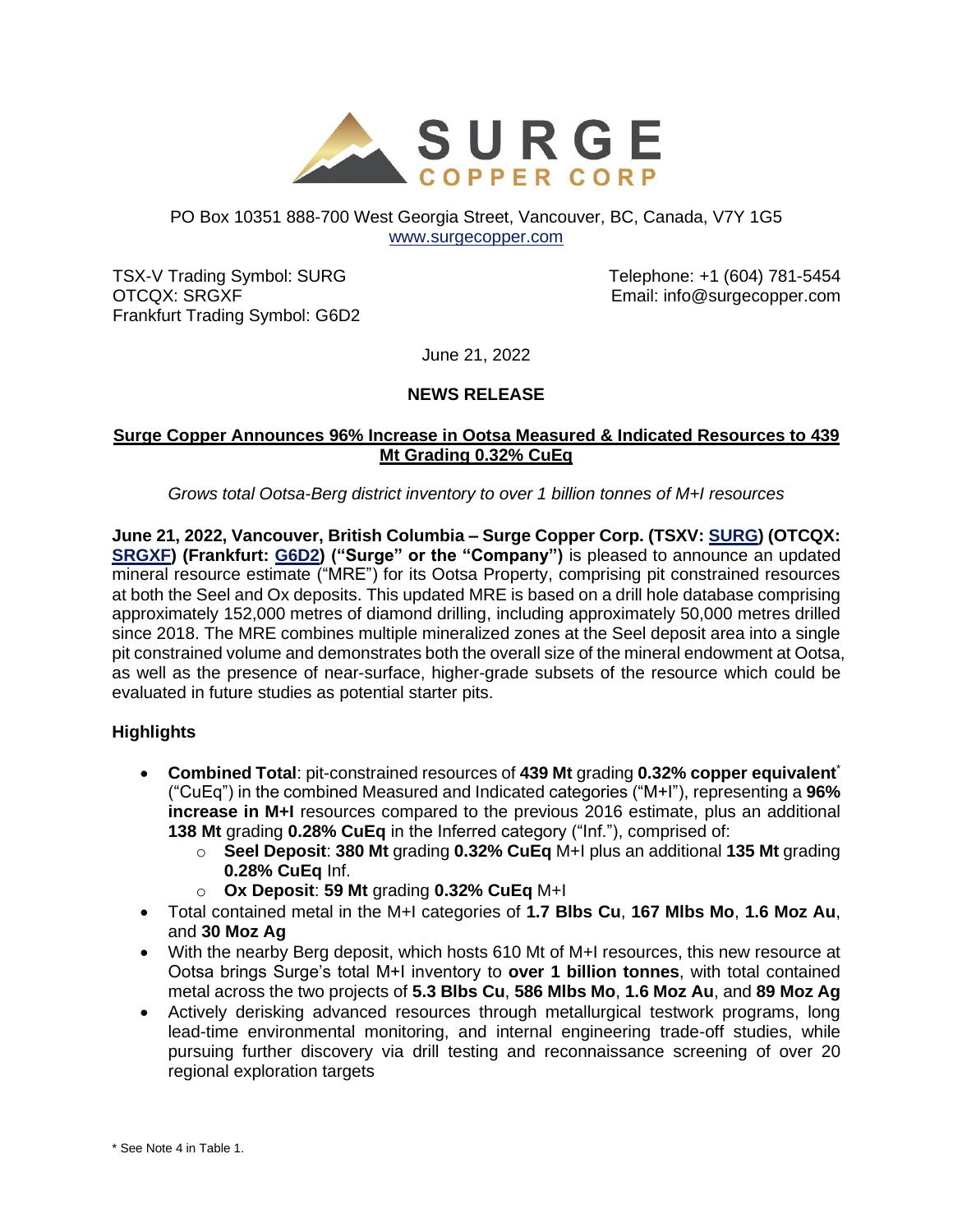### **Interactive VRIFY 3D Model**

To view an interactive 3D model that includes the results announced today use the following link or visit Surge's website:

#### <https://vrify.com/decks/11738?auth=1d44f428-b9e3-468a-844b-b00cc4cbbe70>

Leif Nilsson, Chief Executive Officer, commented: "*Our objective with the drill campaigns in 2020- 2021, and this resource estimate, were to determine the characteristics of a "super-pit" resource at Ootsa that would encompass various zones at Seel including the large mineralized zone at West Seel, the near-surface gold-rich zone at East Seel, and the high-grade Breccia Zone. This result demonstrates the significant overall size of the Seel system and the flexibility represented by the near-surface higher-grade zones, including the Breccia Zone which has seen an approximate quadrupling in size and remains open for further expansion. In a world that is starved of developable large-scale copper resources in safe jurisdictions, the Ootsa-Berg district is special due to its significant size potential and proximity to world-class mining infrastructure. With recent resource updates at both Ootsa and Berg now in place, and a 22,000 metre regional exploration program underway, we believe there is strong potential to drive value through discovery and continue to advance this premier Canadian copper district.*"

The Company is pleased with the significant gains achieved on the Ootsa Property over the past two years of focused exploration. This resource update has resulted in a 96% increase, compared to the previous 2016 estimate, in the M+I categories on the Ootsa Property and provides a solid foundation for advancing the project. Figure 5 below shows the resource tonnage within the M+I categories on the Ootsa Property by depth and highlights the presence of near-surface, highergrade subsets of the resource which could be evaluated in future studies as potential starter pits. A technical report for this MRE prepared in accordance with NI43-101 will be filed within 45 days of this news release on SEDAR at www.sedar.com and the Company's website.

Next steps at Ootsa involve ongoing advanced metallurgical testwork, long lead-time environmental baseline monitoring programs, internal engineering trade-off studies focused on district-wide infrastructure options, and ongoing exploration. One drill is actively turning at the West Ox target on the Ootsa Property, and one additional drill is expected to arrive in late June, before remobilizing to test targets in the northern portion of the district (see Press Release dated June 1, 2022).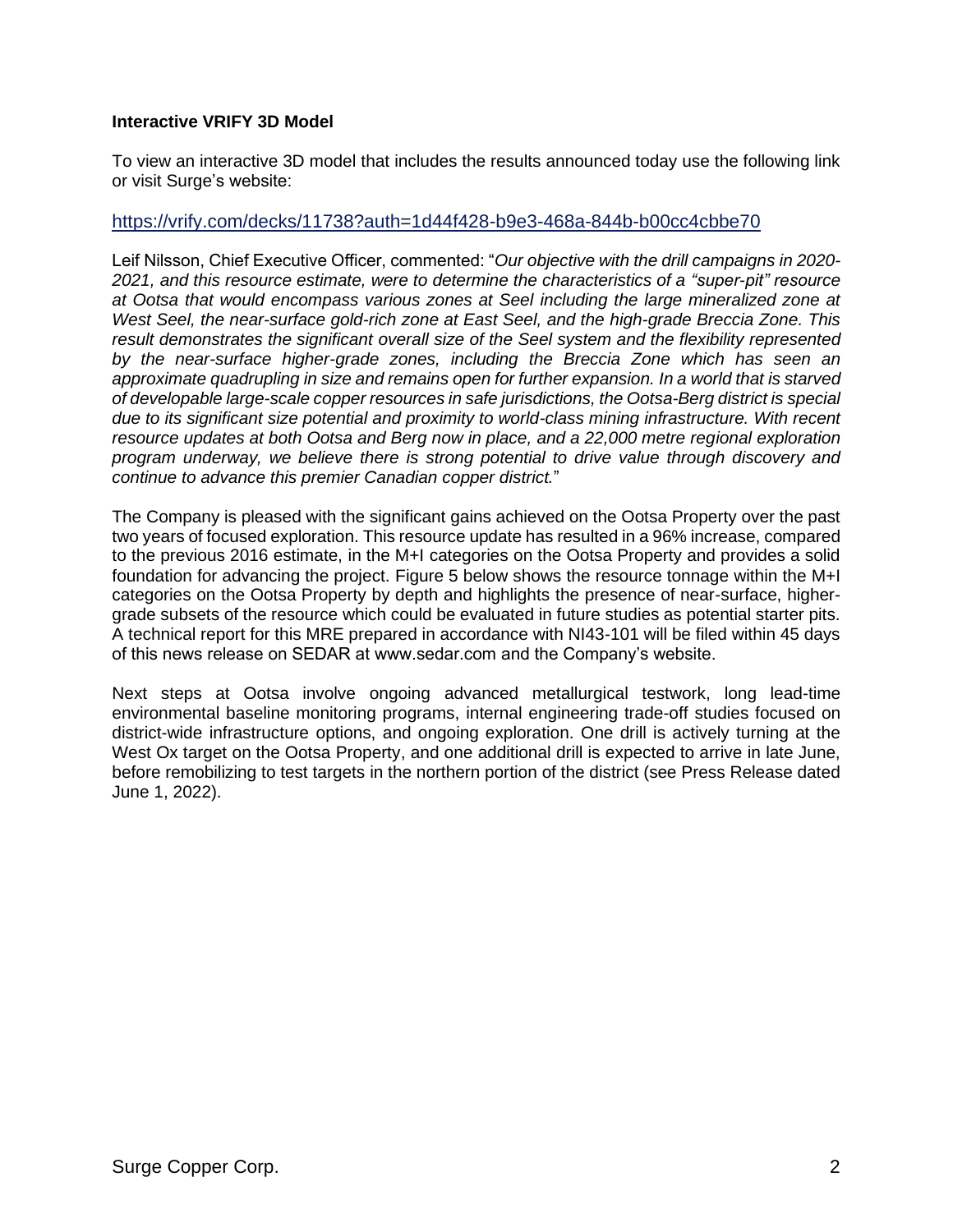|                       |         | Grade |       |       |       |             | <b>Gross Contained Metal</b> |        |       |       |        |  |
|-----------------------|---------|-------|-------|-------|-------|-------------|------------------------------|--------|-------|-------|--------|--|
| C\$8.27/t NSR Cut-off | Tonnage | Cu    | Mo    | Au    | Ag    | <b>CuEq</b> | Cu                           | Mo     | Au    | Ag    | CuEq   |  |
|                       | (Mt)    | (%)   | (%)   | (g/t) | (g/t) | (%)         | (Mlbs)                       | (MIbs) | (Moz) | (Moz) | (Mlbs) |  |
| Seel                  |         |       |       |       |       |             |                              |        |       |       |        |  |
| Measured              | 103.7   | 0.19  | 0.014 | 0.15  | 2.6   | 0.36        | 440                          | 32     | 0.5   | 8.7   | 823    |  |
| Indicated             | 276.1   | 0.16  | 0.017 | 0.12  | 2.0   | 0.31        | 974                          | 105    | 1.1   | 18.2  | 1,898  |  |
| <b>Total M+I</b>      | 379.8   | 0.17  | 0.016 | 0.13  | 2.2   | 0.32        | 1,414                        | 137    | 1.6   | 26.9  | 2,721  |  |
| Inferred              | 135.4   | 0.15  | 0.015 | 0.10  | 2.0   | 0.28        | 455                          | 45     | 0.4   | 8.8   | 847    |  |
|                       |         |       |       |       |       |             |                              |        |       |       |        |  |
| Ox                    |         |       |       |       |       |             |                              |        |       |       |        |  |
| Measured              | 30.1    | 0.24  | 0.026 | 0.04  | 1.4   | 0.36        | 157                          | 17     | 0.0   | 1.4   | 237    |  |
| Indicated             | 28.7    | 0.19  | 0.020 | 0.03  | 1.3   | 0.29        | 122                          | 12     | 0.0   | 1.2   | 181    |  |
| Total M+I             | 58.8    | 0.22  | 0.023 | 0.03  | 1.4   | 0.32        | 280                          | 29     | 0.1   | 2.6   | 419    |  |
| Inferred              | 2.4     | 0.13  | 0.011 | 0.03  | 1.1   | 0.20        | $\overline{7}$               | 1      | 0.0   | 0.1   | 10     |  |
|                       |         |       |       |       |       |             |                              |        |       |       |        |  |
| Total                 |         |       |       |       |       |             |                              |        |       |       |        |  |
| Measured              | 133.8   | 0.20  | 0.017 | 0.13  | 2.4   | 0.36        | 597                          | 49     | 0.5   | 10.1  | 1,060  |  |
| Indicated             | 304.8   | 0.16  | 0.018 | 0.11  | 2.0   | 0.31        | 1,097                        | 118    | 1.1   | 19.4  | 2,079  |  |
| <b>Total M+I</b>      | 438.6   | 0.18  | 0.017 | 0.12  | 2.1   | 0.32        | 1,694                        | 167    | 1.6   | 29.5  | 3,139  |  |
| Inferred              | 137.7   | 0.15  | 0.015 | 0.10  | 2.0   | 0.28        | 462                          | 46     | 0.4   | 8.9   | 857    |  |

#### **Table 1. Ootsa Mineral Resource Estimate by Classification at Base Case NSR Cut-off of C\$8.27/t**

Notes:

1) Economic viability can only be assessed through the completion of engineering studies defining reserves including PFS and FS. Resource classification adheres to CIM Definition Standards; it cannot be assumed that all or any part of Inferred Mineral Resources will be upgraded to Indicated or Measured as a result of continued exploration.

2) A C\$8.27 per tonne NSR cut-off value was used as the base case for reporting mineral resources that have reasonable prospects for eventual economic extraction. The NSR cut-off was derived from US\$ metal prices of US\$3.85/lb Cu, US\$12.40/lb Mo, US\$1,750/oz Au, and US\$22.00/oz Ag, and a USDCAD exchange rate of 0.77. Process recoveries used were 90% Cu, 70% Au, 70% Mo, and 65% Ag with respective smelter payables of 96%, 90%, 98.5%, and 96%. Refining charges in US\$ were US\$0.05/lb Cu, US\$5/oz Au, and US\$0.50/oz Ag. A generated pit shell using Whittle (3DS Geovia) was used to report resources. The generation of the pit shell considered 45-degree slope angles, C\$ operating costs of C\$2.34/t for mining and C\$8.11/t for processing, G&A, and ore mining premium with a 2% ore dilution rate.

3) Grades were estimated using ordinary kriging using capped assays composited to two-metre intervals, with estimation block sizes of 12x12x12 for both Seel and Ox.

4) Copper equivalent assumes metal prices of US\$3.85/lb Cu, US\$12.40/lb Mo, US\$1,750/oz Au, and US\$22.00/oz Ag and uses the formula CuEq (%) = Cu (%) + 3.2208 x Mo (%) + 0.6630 x Au (g/t) + 0.0083 x Ag (g/t).

5) The total waste tonnes within the Seel constraining pit are 1,443.4 Mt implying a strip ratio of 2.8 : 1, and the total waste tonnes within the Ox constraining pit are 65.6 Mt implying a strip ratio of 1.1 : 1.

6) Mineral resources that are not mineral reserves do not have demonstrated economic viability.

7) The Qualified Person for the Mineral Resource Estimate is James N. Gray, P.Geo, of Advantage Geoservices Ltd.

8) All figures are rounded to reflect the relative accuracy of the estimate.

9) The effective date of the mineral resource estimate is February 18, 2022.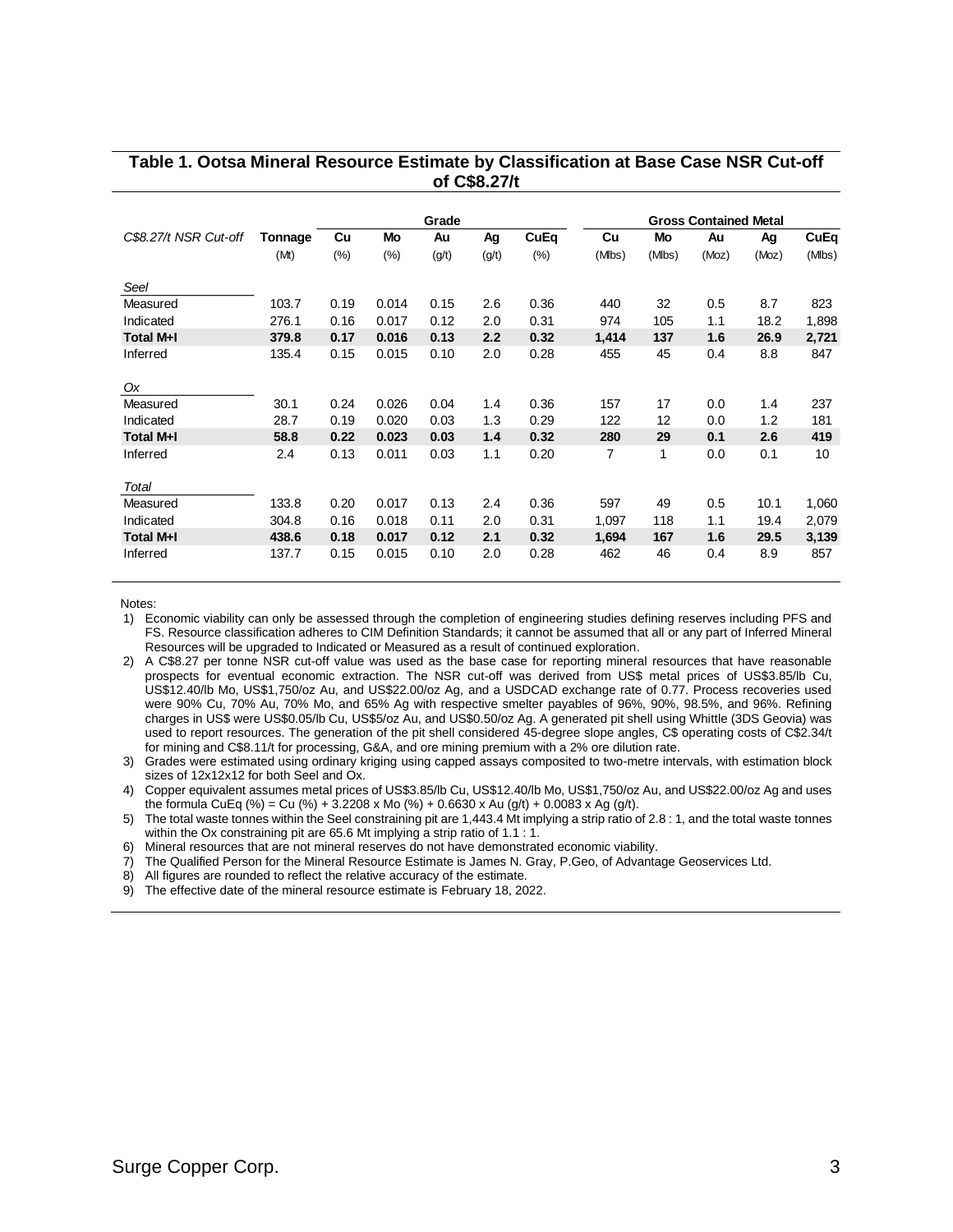

**Figure 1. Plan diagram of Seel constraining pit outline showing drill traces and section locations.**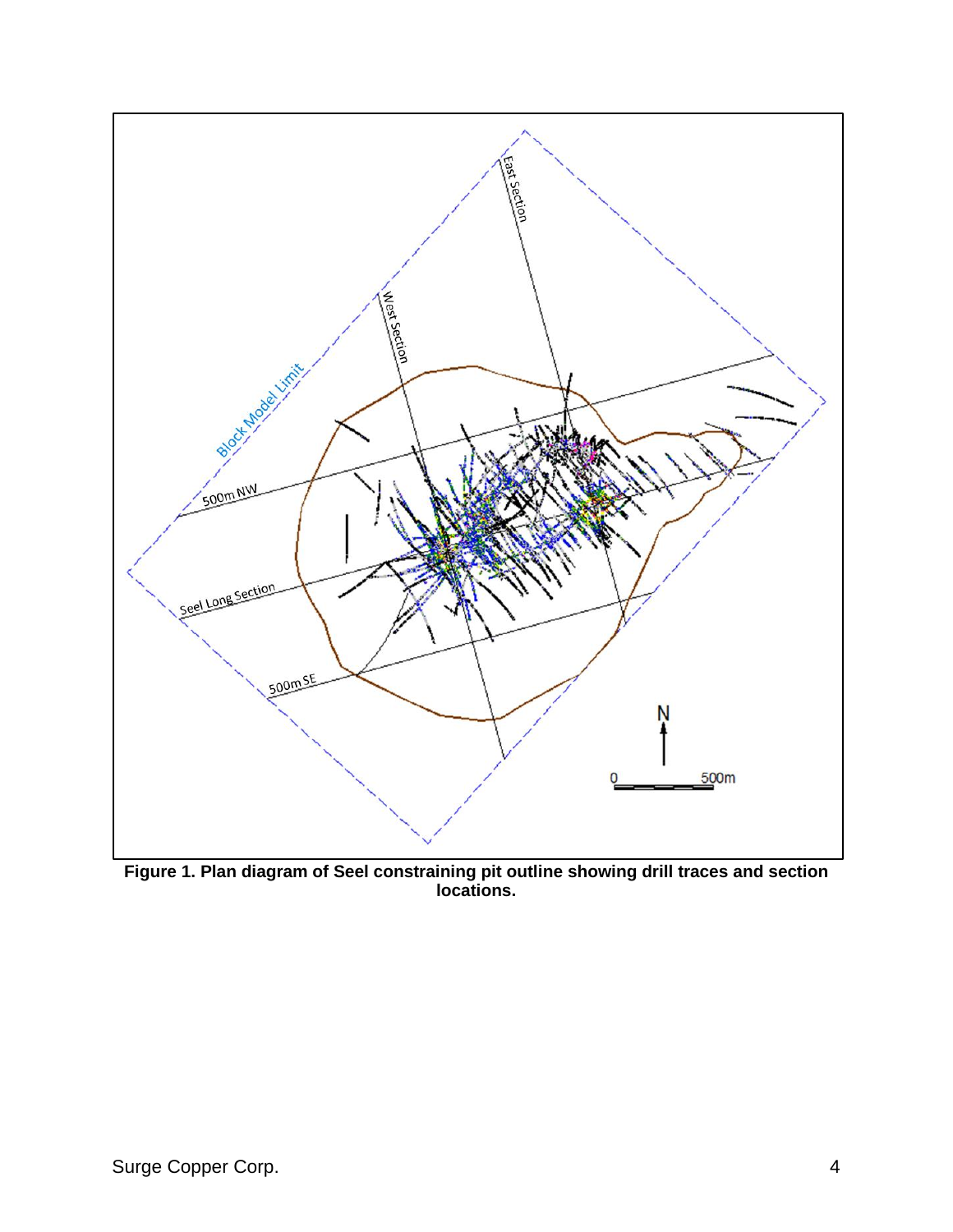

**Figure 2. Long section looking NW through the Seel deposit showing constraining pit outline, drill traces, and block model.**



**Figure 3. Cross section looking NE through the West Seel portion of the Seel deposit showing constraining pit outline, drill traces, and block model.**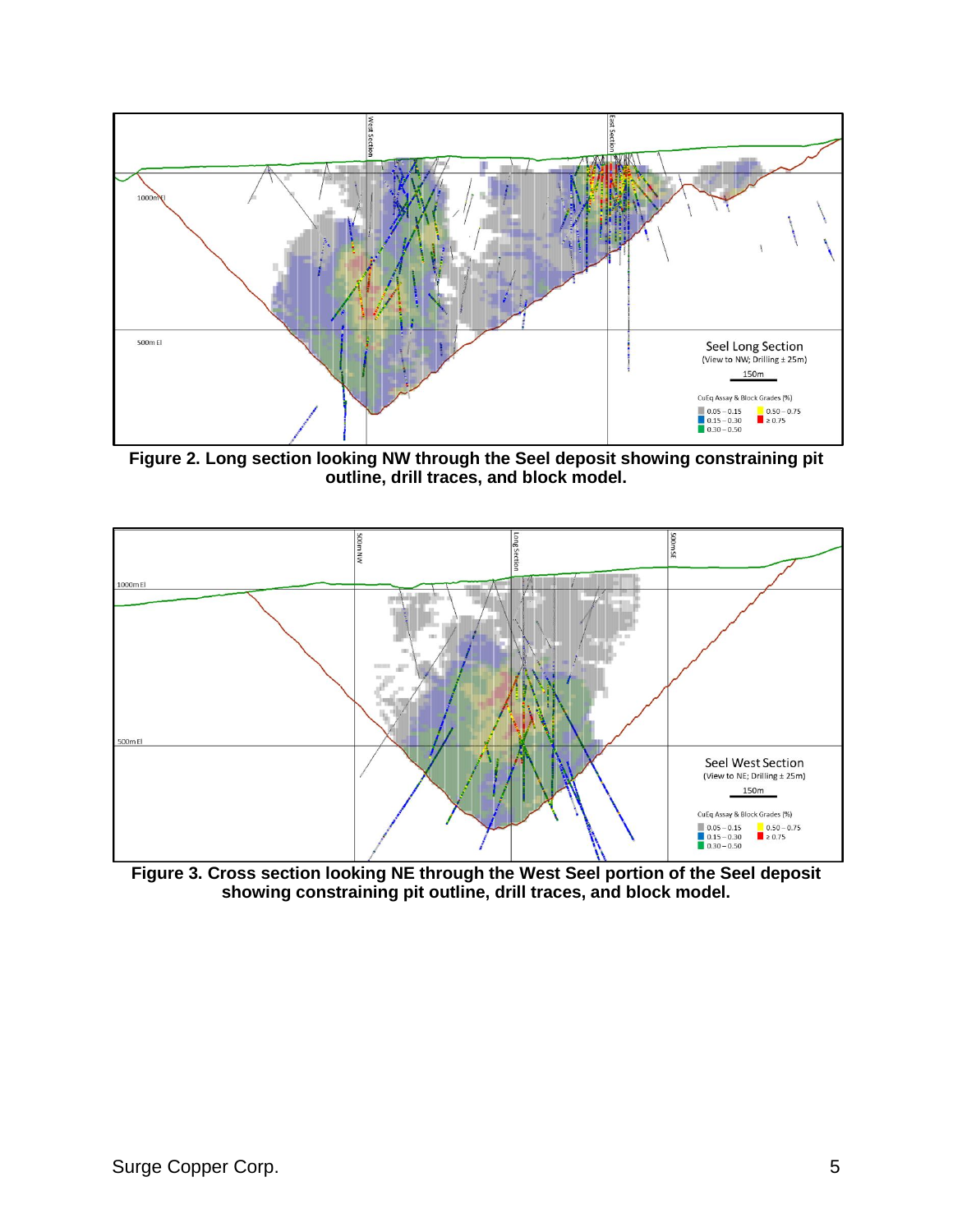

**Figure 4. Cross section looking NE through the East Seel and Breccia Zone portion of the Seel deposit showing constraining pit outline, drill traces, and block model.**



**Figure 5. Measured and Indicated resource tonnes at both Seel and Ox, by grade and depth.**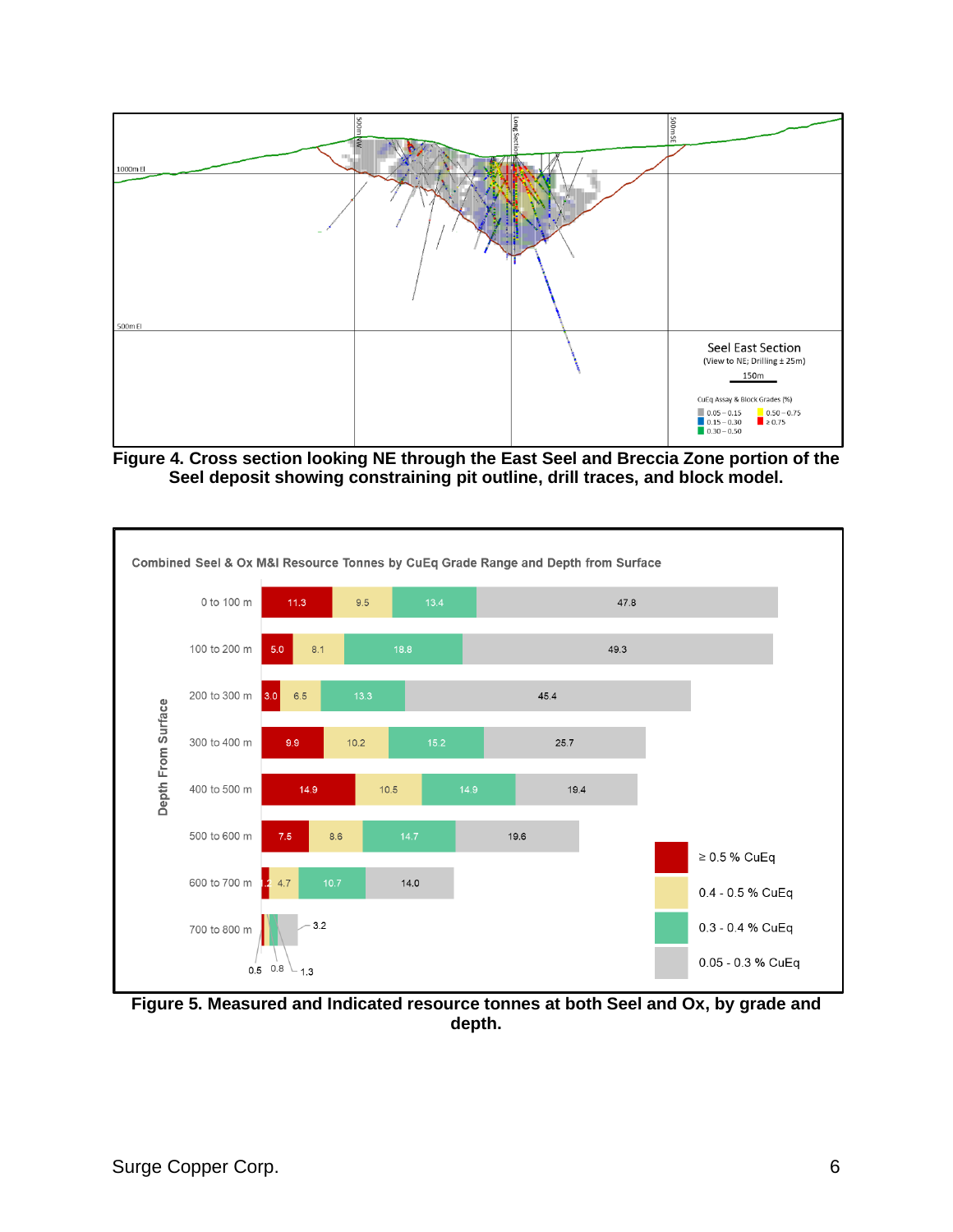## **Resource Estimation Methodology & Parameters**

Resource estimation was performed by James Gray of Advantage Geoservices Ltd., an independent Qualified Person as defined by National Instrument 43-101. Data from 300 core holes at Seel and 133 at Ox was used for estimation using Geovia GEMS software. Control for grade estimation in both deposits is based on three directional domains and a 0.1% CuEq mineralized domain. Mineralized versus background material was separated using an indicator (0.1% CuEq) estimation method. Grades were subsequently estimated by ordinary kriging inside and outside that mineralized zone. Copper, molybdenum, gold, and silver grades were estimated using capped assays composited to two-metre intervals. The estimation block size was 12x12x12 metres for both deposits. Average rock densities of 2.74 t/m<sup>3</sup> and 2.70 t/m<sup>3</sup> were applied to Seel and Ox, respectively, based on 4,081 measurements from Seel and 1,054 measurements from Ox. Overburden was assigned a density of 2.0  $t/m<sup>3</sup>$ .

Blocks were classified based on spatial parameters related to available drill data as well as on the generation of an optimized pit. At both deposits, Measured resource blocks have a maximum nominal drill spacing of 40m and the third closest hole is within 60m of the block. Indicated blocks have a maximum drill spacing of 80m. Inferred blocks are the remainder estimated within the pit volume. The resource was constrained by a Whittle generated (3DS Geovia) pit for which the optimization parameters used are included in Note 2 of Table 1. Including 2% dilution the resource NSR cut-off is C\$8.27/t.

# **Upcoming Catalysts**

The Company anticipates updating the market on results from the following activities:

- Results from the West Seel metallurgical testwork program
- Exploration updates throughout the 2022 field program

# **Quality Control**

All drill core is logged, photographed, and cut in half with a diamond saw. Half of the core is bagged and sent to ISO/IEC 17025 accredited assay labs in British Columbia, while the other half is archived and stored on site for verification and reference purposes. Gold is assayed using a 30g fire assay method and 33 additional elements are analyzed by Induced Coupled Plasma (ICP) utilizing a 4-acid digestion. Drill hole assay samples are monitored through a quality control quality assurance (QAQC) program that includes the regular insertion of blanks, duplicates, and standards that are subsequently checked by a qualified person to ensure proper quality assurance and quality control. Jacques R. Stacey, P.Geo, has worked on the Ootsa Property over the past two years and has verified drilling procedures, drill hole locations, the drill hole database, assay certificates, and QAQC results.

# **Qualified Persons**

The Qualified Persons for the MRE are James N. Gray, P.Geo, of Advantage Geoservices Ltd. and Jacques R. Stacey, MSc., P.Geo, of Northern Mountain Geosciences, both independent of the Company and Qualified Persons as defined under National Instrument 43-101. James Gray is responsible for the mineral resource estimate and Jacques Stacey has worked extensively on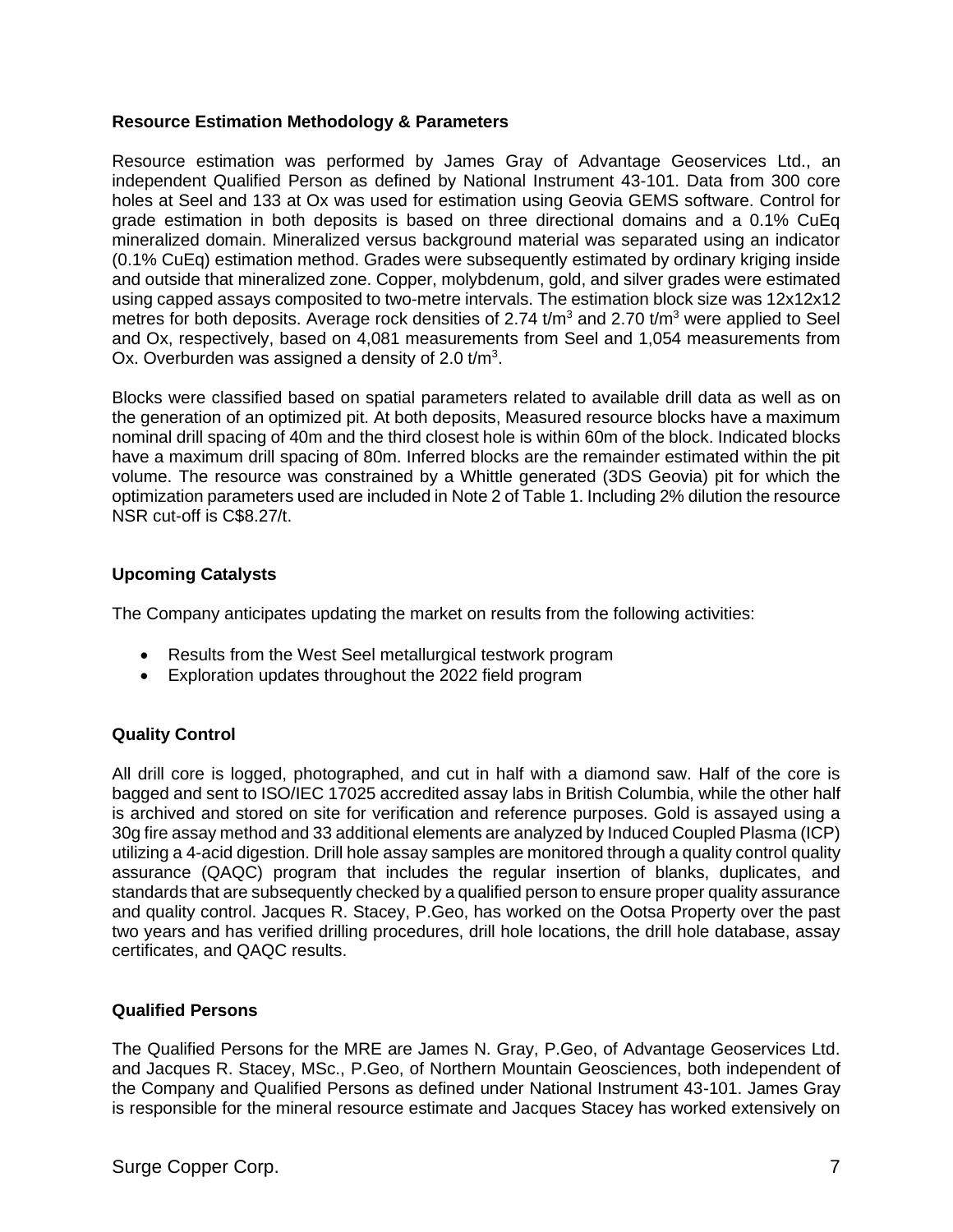the project, has visited the site, and has reviewed the drill hole database, assay certificates, and quality control procedures. Both Qualified Persons have reviewed and approved the technical disclosure contained in this news release. The Qualified Persons are not aware of any known environmental, permitting, legal, title-related, taxation, socio-political, marketing, or other relevant issues that could materially affect the mineral resource estimate.

| Table 1. Mineral Resource Estimate for the Berg Deposit at 0.2% CuEq Cut-off with Effective Date of |                             |               |       |        |       |             |  |                        |                |       |                |  |  |
|-----------------------------------------------------------------------------------------------------|-----------------------------|---------------|-------|--------|-------|-------------|--|------------------------|----------------|-------|----------------|--|--|
| March 9, 2021.                                                                                      |                             |               |       |        |       |             |  |                        |                |       |                |  |  |
|                                                                                                     |                             |               | Grade |        |       |             |  | <b>Contained Metal</b> |                |       |                |  |  |
| <b>Material Type</b>                                                                                | <b>Resource</b><br>Category | <b>Tonnes</b> | Cu    | Mo     | Ag    | <b>CuEq</b> |  | Cu                     | Mo             | Ag    | CuEq           |  |  |
|                                                                                                     |                             | (Mt)          | (% )  | $(\%)$ | (g/t) | (% )        |  | (MIbs)                 | (MIbs)         | (Moz) | (Mlbs)         |  |  |
| Supergene                                                                                           | Measured                    | 86.9          | 0.41  | 0.03   | 2.46  | 0.50        |  | 789                    | 52             | 6.9   | 960            |  |  |
|                                                                                                     | Indicated                   | 88.5          | 0.29  | 0.02   | 2.67  | 0.37        |  | 572                    | 43             | 7.6   | 724            |  |  |
|                                                                                                     | Measured &<br>Indicated     | 175.4         | 0.35  | 0.02   | 2.57  | 0.44        |  | 1,362                  | 95             | 14.5  | 1,685          |  |  |
|                                                                                                     | Inferred                    | 7.2           | 0.23  | 0.01   | 4.26  | 0.29        |  | 37                     | $\overline{2}$ | 1.0   | 47             |  |  |
|                                                                                                     |                             |               |       |        |       |             |  |                        |                |       |                |  |  |
| Hypogene                                                                                            | Measured                    | 120.3         | 0.28  | 0.04   | 3.42  | 0.41        |  | 752                    | 97             | 13.2  | 1,098          |  |  |
|                                                                                                     | Indicated                   | 314.1         | 0.22  | 0.03   | 3.10  | 0.34        |  | 1,537                  | 226            | 31.3  | 2,343          |  |  |
|                                                                                                     | Measured &<br>Indicated     | 434.3         | 0.24  | 0.03   | 3.19  | 0.36        |  | 2,289                  | 323            | 44.6  | 3,441          |  |  |
|                                                                                                     | Inferred                    | 20.8          | 0.22  | 0.02   | 3.57  | 0.30        |  | 101                    | 8              | 2.4   | 138            |  |  |
|                                                                                                     |                             |               |       |        |       |             |  |                        |                |       |                |  |  |
| Leachate                                                                                            | Measured                    | 0.0           | 0.04  | 0.09   | 5.62  | 0.21        |  | $\mathbf 0$            | $\mathbf 0$    | 0.0   | $\mathbf 0$    |  |  |
|                                                                                                     | Indicated                   | 0.2           | 0.14  | 0.12   | 2.37  | 0.25        |  | 1                      | 1              | 0.0   | 1              |  |  |
|                                                                                                     | Measured &<br>Indicated     | 0.2           | 0.13  | 0.12   | 2.41  | 0.25        |  | $\mathbf{1}$           | $\mathbf{1}$   | 0.0   | $\mathbf{1}$   |  |  |
|                                                                                                     | Inferred                    | 0.1           | 0.11  | 0.09   | 6.13  | 0.21        |  | $\mathbf 0$            | $\overline{0}$ | 0.0   | $\overline{0}$ |  |  |
|                                                                                                     |                             |               |       |        |       |             |  |                        |                |       |                |  |  |
| Total                                                                                               | Measured                    | 207.2         | 0.34  | 0.03   | 3.0   | 0.45        |  | 1,541                  | 149            | 20.1  | 2,058          |  |  |
|                                                                                                     | Indicated                   | 402.8         | 0.24  | 0.03   | 3.0   | 0.35        |  | 2,110                  | 270            | 39.0  | 3,069          |  |  |
|                                                                                                     | Measured &<br>Indicated     | 610.0         | 0.27  | 0.03   | 3.0   | 0.38        |  | 3,651                  | 419            | 59.1  | 5,126          |  |  |
|                                                                                                     | Inferred                    | 28.1          | 0.22  | 0.02   | 3.8   | 0.30        |  | 138                    | 11             | 3.4   | 185            |  |  |

#### **Additional Disclosure Related to Berg NI43-101 Resource (previously released on March 17, 2021)**

Notes:

1) Copper Equivalent (CuEq) calculated using metal prices of \$3.10/lbs Cu, \$10.00/lb Mo, and \$20/oz Ag. Recoveries were applied to correspond with estimated individual metal recoveries based on limited metallurgical testwork for production of a copper and molybdenum concentrate: supergene zone (Cu = 73%, Mo = 61%, and Ag = 52%), hypogene zone (Cu = 81%, Mo = 71%, and Ag = 67%), leachate zone  $(Cu = 0\%$ , Mo = 61%, and Ag = 52%). Smelter loss was not applied.

2) A cut-off value of 0.2% CuEq was used as the base case for reporting mineral resources that are subject to open pit potential. The resource block model has been constrained by a conceptual open pit shell, however, economic viability can only be assessed through the completion of engineering studies defining reserves including PFS and FS. The CIM Definition Standards (May 10, 2014) were followed for classification of Mineral Resources. It cannot be assumed that all or any part of Inferred Mineral Resources will be upgraded to Indicated or Measured as a result of continued exploration.

3) Dry bulk density has been estimated based on 2,996 in situ specific gravity measurements collected between 2007 and 2011. Values were applied by geology model domain (n = 18) representing the weathering profiles and major lithological units; values ranged from 2.38 t/m<sup>3</sup> to  $2.74 \text{ t/m}^3$ .

4) There are no known legal, political, unnatural environmental, or other risks that could materially affect the potential development of the mineral resources.

All numbers are rounded. Overall numbers may not be exact due to rounding.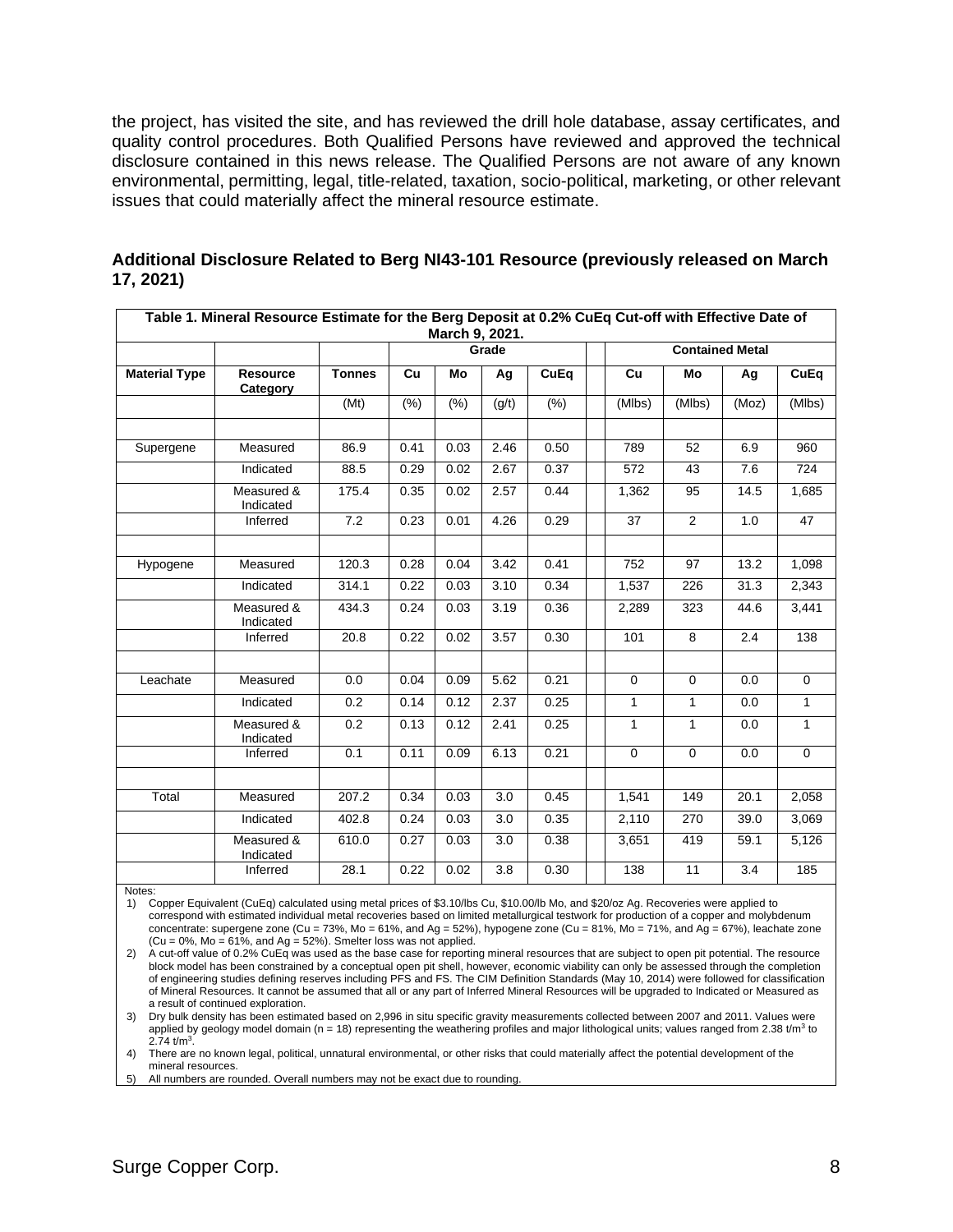The Berg mineral resource estimate has been completed by Tetra Tech in accordance with National Instrument 43-101 Standards of Disclosure for Mineral Projects. The mineral resource estimate has been prepared by Cameron Norton, P.Geo., Independent Qualified Person as defined by National Instrument 43-101, and has an effective date of March 9, 2021.

# **About Surge Copper Corp.**

The Company owns a 100% interest in the Ootsa Property, an advanced stage exploration project containing the East Seel, West Seel and Ox porphyry deposits located adjacent to the open pit Huckleberry Copper Mine, owned by Imperial Metals. The Ootsa Property contains pit constrained NI 43-101 compliant resources of copper, gold, molybdenum, and silver in the Measured and Indicated categories.

The Company is also earning into a 70% interest in the Berg Property from Centerra Gold. Berg is a large, advanced stage exploration project located 28 km northwest of the Ootsa deposits. Berg contains pit constrained 43-101 compliant resources of copper, molybdenum, and silver in the Measured and Indicated categories. Combined, the adjacent Ootsa and Berg properties give Surge a dominant land position in the Ootsa-Huckleberry-Berg district and control over four advanced porphyry deposits.

# **On Behalf of the Board of Directors**

"Leif Nilsson" Chief Executive Officer

For further information, please contact: Riley Trimble, Corporate Communications & Development Telephone: +1 604 416 2978 Email: [info@surgecopper.com](mailto:info@surgecopper.com) Twitter: [@SurgeCopper](http://www.twitter.com/SurgeCopper) LinkedIn: [Surge Copper Corp](https://www.linkedin.com/company/surge-copper-corp/) [https://www.surgecopper.com](https://www.surgecopper.com/)

*Neither the TSX Venture Exchange nor its Regulation Services Provider (as that term is defined in the policies of the TSX Venture Exchange) accepts responsibility for the adequacy or accuracy of this release*.

*This News Release contains forward-looking statements, which relate to future events. In some cases, you can identify forward-looking statements by terminology such as "will", "may", "should", "expects", "plans", or "anticipates" or the negative of these terms or other comparable terminology. All statements included herein, other than statements of historical fact, are forward looking statements, including but not limited to the Company's plans regarding the Berg Property and the Ootsa Property. These statements are only predictions and involve known and unknown risks, uncertainties and other factors that may cause the Company's actual results, level of activity, performance, or achievements to be materially different from any future results, levels of activity, performance, or achievements expressed or implied by these forward-looking-statements. Such uncertainties and risks may include, among others, actual results of the Company's exploration activities being different than those expected by management, delays in obtaining or failure to obtain required government or other regulatory approvals, the ability to obtain adequate financing*